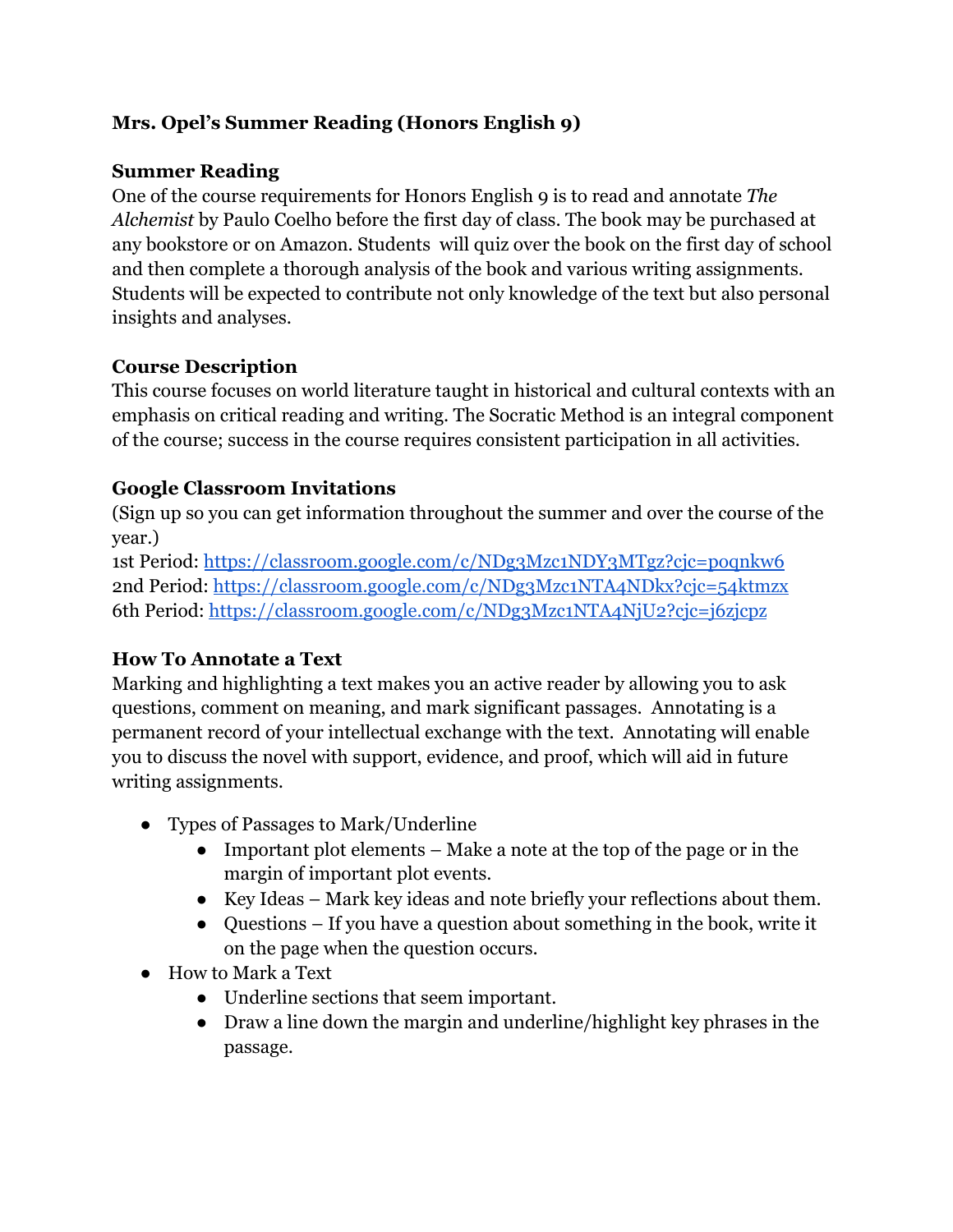- Use an asterisk next to an important passage. Two asterisks indicate a greater degree of importance, three even more. Note why the passage is important.
- Make marginal notes to respond to ideas in the text. For example, when you come across a character description, write the name of the character in the margin so you can locate that passage easily when needed. Ask questions, label literary elements, or summarize critical events.
- Circle the page number of important passages.
- Use post-it-notes to record important information and/or signify important pages.
- Types of Passages to Highlight
	- Themes
	- Character development
	- Literary devices
	- Symbols
	- Figurative language

## **Paulo Coelho's Comment on** *The Alchemist*

In an interview with Oprah Paulo Coelho was asked, "So is your dream—your dream to be a writer—is that the same thing as what you refer to in *The Alchemist* as a Personal Legend?" Coelho responded with: "A Personal Legend is the reason you are here. It's as simple as that. You can fill your hours and days with things that are meaningless. But you *know* you have a reason to be here. It is the only thing that gives you enthusiasm."

# **The Alchemist Reading Guide**

- These questions should help you better understand the novel and help you reflect on the important themes.
- You may see questions similar to these on a quiz, test, or writing assignment.
- You do not have to answer these questions, but I highly recommend you look them over and know the answers.

### **Part I**

- 1. Why does Coelho open with the modified myth of Narcissus? How does the new version differ from the original one? How does it change the myth's meaning? What might the author be suggesting about how we perceive the world and ourselves?
- 2. The novel opens with Santiago thinking about his sheep. What does he observe about their existence? How might the sheep symbolize the way some people live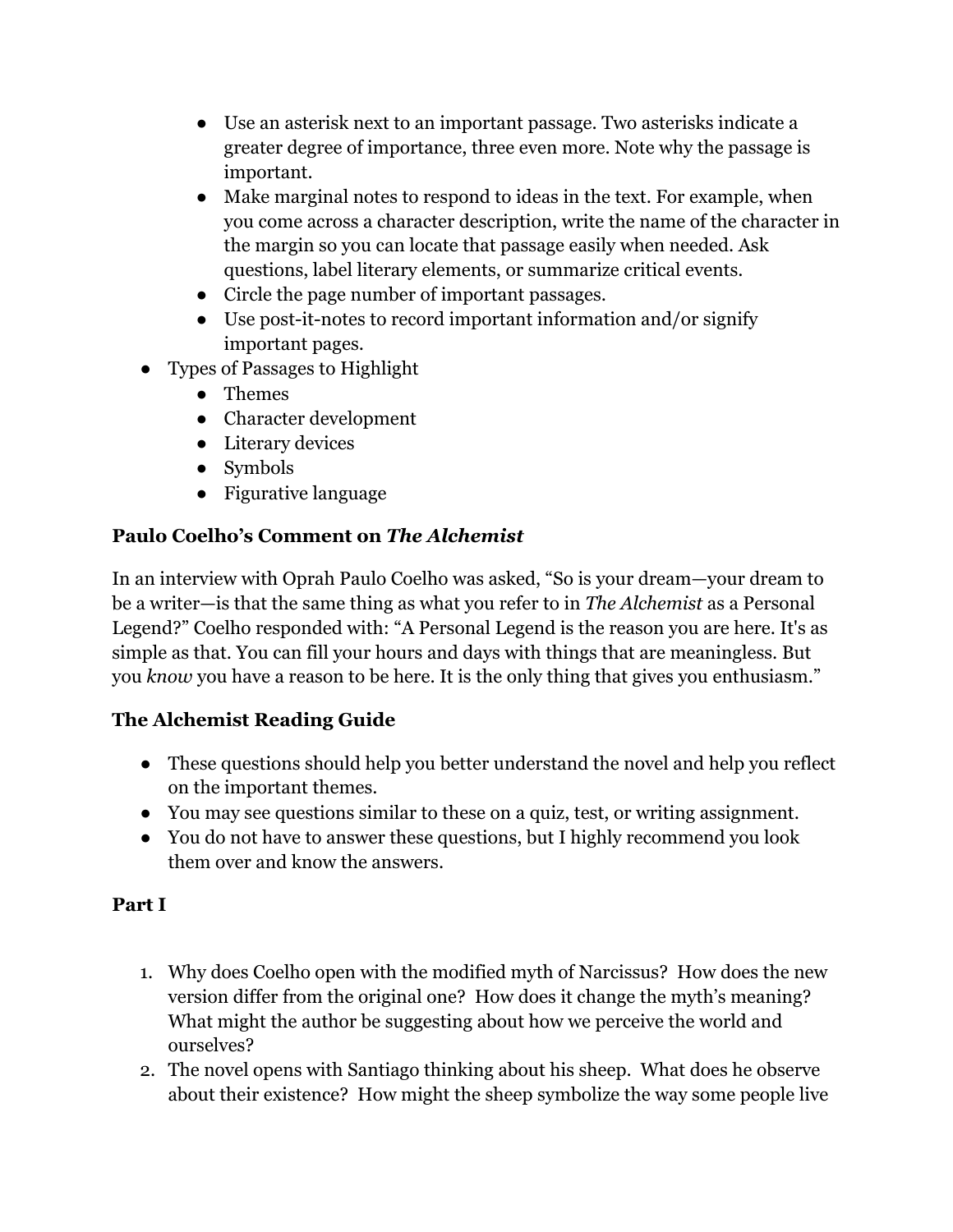their lives? How does his observation that they "have forgotten to rely on their own instincts" foreshadow later events in the story?

- 3. How does Santiago's father react when his son tells him that he wants to travel?(p.9) Why does he react this way and how does it affect Santiago?
- 4. To what degree is his father's observation about travelers ("They come in search of new things, but when they leave they are basically the same people they were when they arrived.") true about Santiago?
- 5. Why does the old fortune teller say that Santiago's dream is difficult to interpret?(p.12-14). Why is Santiago suspicious of her?
- 6. The old man tells Santiago the story about the miner and the emerald on p. 24. How does it connect to Santiago's situation? What does he mean when he says that "treasure is uncovered by the force of flowing water, and it is buried by the same currents"? What does this quote have to do with the miner/emerald story?
- 7. What point does the old man's story about the boy in the castle and the drops of oil (p.30-32) make? How might this story apply to us in our modern lives?
- 8. How does the King assist Santiago in recognizing omens? When does Santiago use this help?
- 9. How do Santiago's thoughts and perceptions about himself and the world begin to change on pp. 42-44? Describe three things that Santiago sees now that he had never noticed before.

# **Part II- The boy approached the guard at the front of the door (p.104)**

- 1. What lessons does Santiago learn by working at the crystal shop? Why do you think Coelho chose crystal? How does the crystal merchant's explanation for not taking the pilgrimage to Mecca (p.55) highlight the difference between Santiago and the merchant? What effect does the merchant say Santiago has had on him?
- 2. The Englishman and his goals are described on pp.65-70. What is he looking for? What does he demonstrate to Santiago that he already knows? On p. 78, he says that the progress made at the crystal shop is an example of the principle of the Soul of the World. What does he mean? How does he define this? How does he connect the idea to the relationship between the caravan and the desert?
- 3. The oasis is described in great detail. How does its lushness, laughter and color reflect what Santiago finds there? Where else in the story does Coelho provide details about the physical setting in order to lend more meaning to the events which occur there?